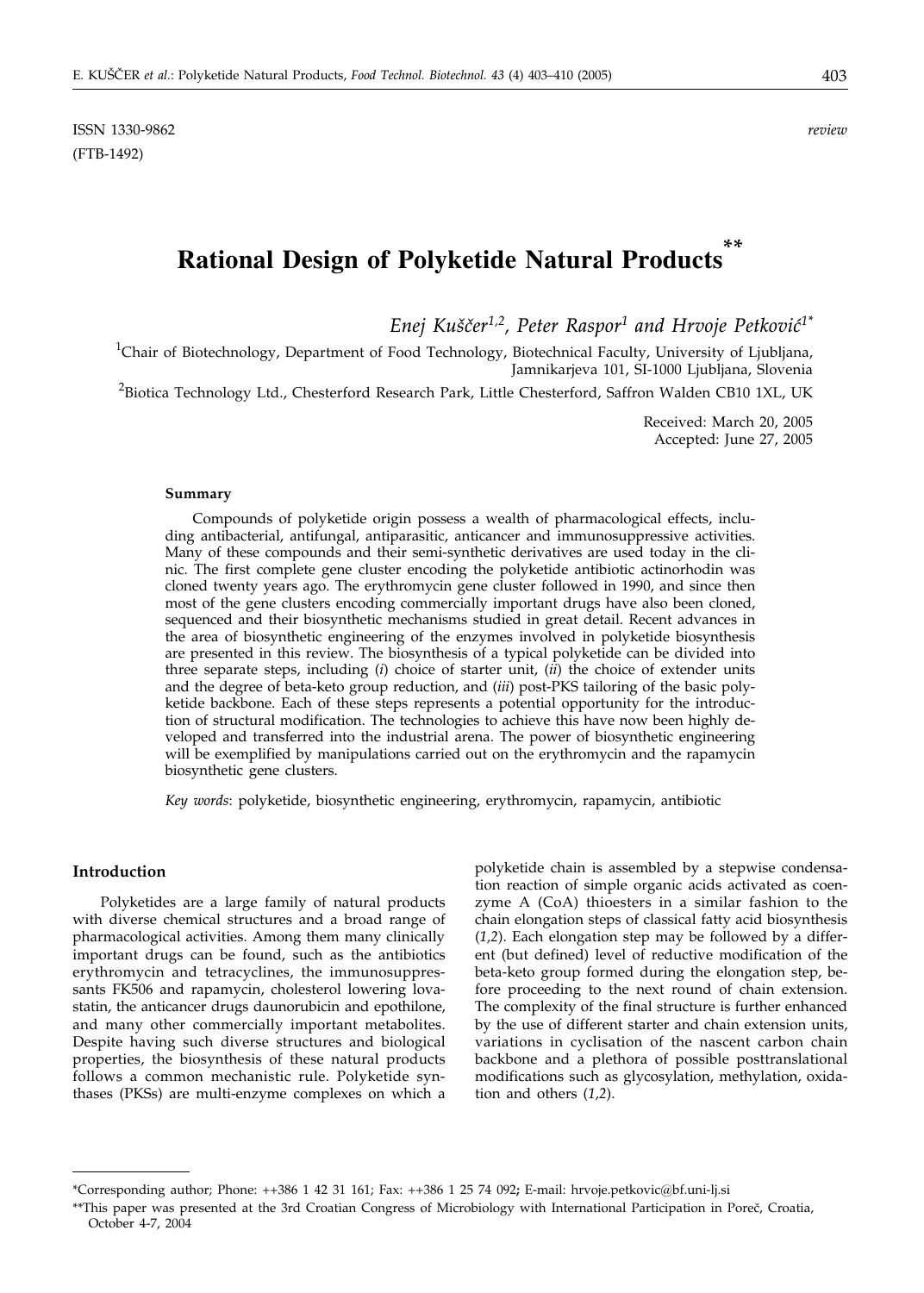Following the cloning of the first, so-called reiterative PKS, actinorhodin PKS (*3*), and soon thereafter the first modular PKS for erythromycin biosynthesis (*4,5*), and the subsequent elucidation of the »genetic programming« of the PKS, a classification system was proposed based on the obvious similarity with fatty acid synthases (FASs). Modular type I PKSs are large (100–10 000 kDa) multi-modular enzymes with each catalytic site located on a separate protein domain, which are typically used only once (*1,2*).

Type II, aromatic PKSs, on the other hand, are multi-enzyme systems with each catalytic activity located on a separate protein subunit. The same catalytic centres are believed to be used again and again to extend the polyketide chain by iterative cycles. Each enzyme activity is encoded by a separate gene, leading to the classification of these enzymes as »type II PKSs«, through the parallel with fatty acid biosynthesis in *E. coli*, which is encoded by a similar set of genes (*1,2*). Knowledge of the genetic basis of programming of polyketide biosynthesis affords the opportunity to reprogram microbes to make novel structures. Compared to the modular type I PKS systems, aromatic PKSs, due to their reiterative biosynthetic mechanism, are far more difficult to reprogram. To date, it has been difficult to »reprogram« the chain length and the cyclisation pattern of type II PKS systems (*6–9*). However, a limited number of rational »designer rules« has been formulated in order to generate novel compounds (*10*).

Type I PKS system and its modular biosynthetic arrangement (and processive mechanism) offer, on the other hand, a wide range of opportunities for PKS reprogramming, which has been well documented in the literature. We will therefore limit the scope of this review to current advances of well-established and industrially applicable type I PKS engineering and the rational design of novel polyketide drugs.

## **Some Examples of the Reprogramming of Erythromycin and Rapamycin Polyketide Synthases**

Medically important antibiotic erythromycin (Fig. 1) and the erythromycin PKS system from *Saccharopoly-* *spora erythraea* were the first and, equally, the most attractive model systems for PKS manipulation. The PKS for the erythromycin precursor 6-deoxyerythronolide B (6-DEB) consists of three large (approx. 350 kDa each) polypeptides, each containing two extension modules. As well as the two extension modules, the N-terminal region of the first protein, 6-DEB synthase 1 (DEBS1), contains a loading module which comprises a di-domain consisting of an acyltransferase (AT) and an acyl carrier protein (ACP) domain. The loading module is involved in polyketide chain initiation and loads predominantly propionyl-CoA (Fig. 2).

Following the loading module, there are six extension modules, each containing at least three domains required to make one cycle of chain extension, beta-ketosynthase (KS), acyltransferase (AT) and acyl carrier protein (ACP) domains as well as the optional beta-keto group reducing beta-ketoreductase (KR), dehydratase (DH) and enoyl reductase (ER) domains. The specific combination of present reductive domains corresponds to the degree of reduction that occurs within a specific round of chain elongation.

The heptaketide chain thus produced from a propionyl-CoA starter unit and six methylmalonyl-CoA extension units is finally released from the enzyme complex as the macrolactone 6-DEB by the action of a chain terminating thioesterase (TE) domain located at the Cterminal end of the last polypeptide DEBS3 (Fig. 2). The first enzyme-free intermediate 6-DEB then undergoes further post-PKS modifications, which include two hydroxylations, two glycosylations (addition of L-mycarose and D-desosamine), and *O*-methylation of the L-mycarosyl moiety (*1,2*).

Several approaches, mostly carried out during the 1990s by Cortés *et al.* (*4*) at the University of Cambridge and Donadio *et at.* (*5*) at Abbot Labs, resulted in novel structures. Modular design of type I PKSs gave rise to the idea of splicing domains and even modules of different PKS systems to provide recombinant enzymes capable of producing novel, »unnatural« polyketide natural products. A selected number of examples covering various approaches in the biosynthetic engineering will be discussed.



**Fig. 1.** Structures of the antibacterial erythromycin A and the immunosuppressant rapamycin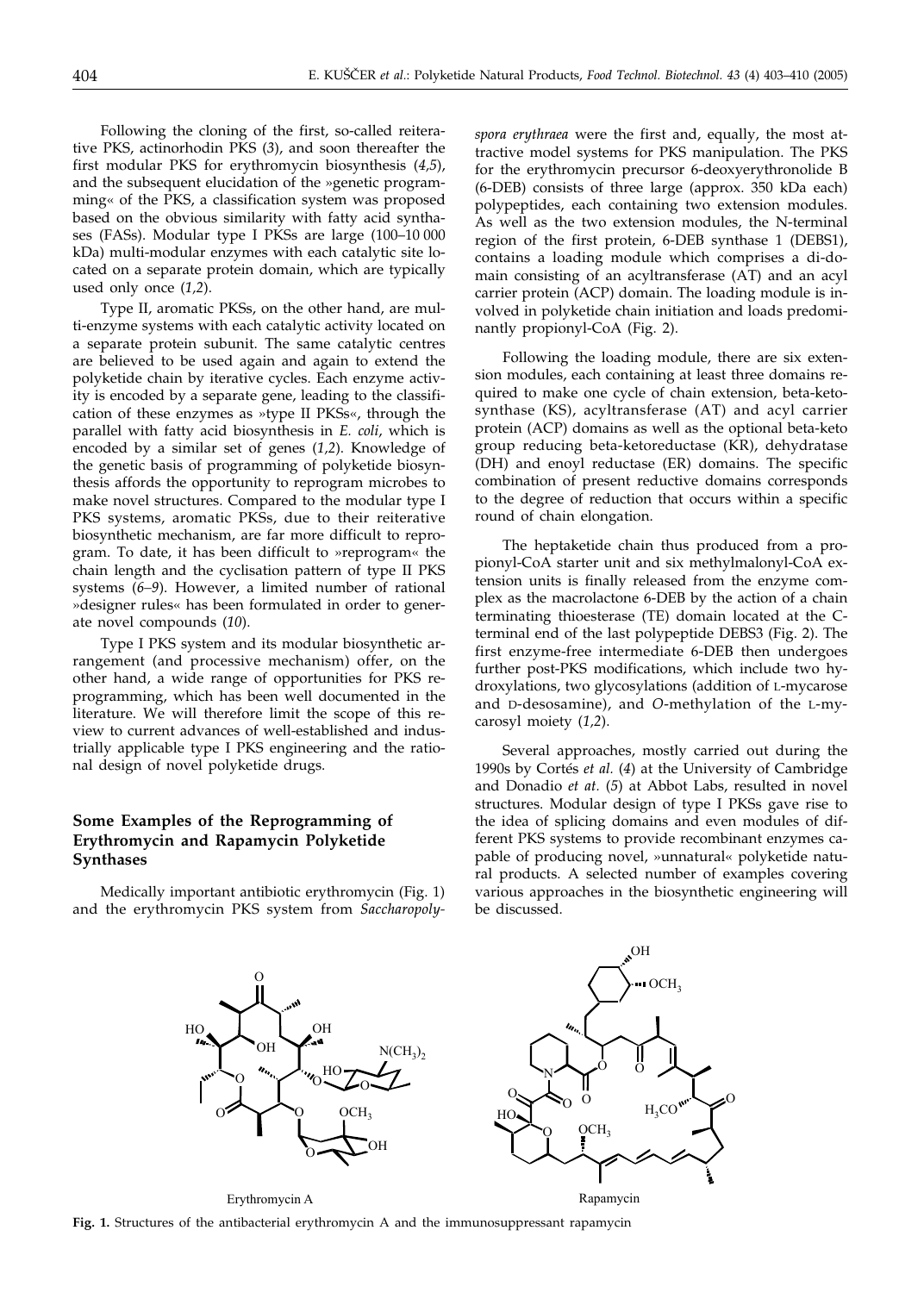

**6-deoxyerythronolide B**

**O**

**Fig. 2.** Modular organisation of the 6-deoxyerythronolide B synthase (6-DEBS)

**OH**

## **Structural Modifications of the Erythromycin Polyketide Backbone in the Area of the Starter Unit**

There have been several successful approaches to introducing a structural modification(s) into the starter unit derived portion of the erythromycin polyketide backbone. One such technique based on precursor-directed biosynthesis was developed by Kosan scientists (*11*). This exploits the use of a PKS mutant in which one of the early-stage enzyme activities has been disabled, blocking the biosynthetic pathway. The biosynthesis of polyketides can then be restored by the introduction of an analogue of a natural biosynthetic intermediate. An example of such a strategy is the inactivation of the active site of the KS1 domain of DEBS1 by site-directed mutagenesis. Thus the natural substrate, an acyl thioester linked through the phosphopantetheine arm of the ACP domain of the preceeding module, cannot be transferred to the KS1 active site. A strain harbouring the mutant PKS was then fed with analogues of the diketide intermediate, activated as *N*-acetyl cysteamine thioesters (SNACs). Many of these were successfully transferred to the KS2 module, at which point chain elongation and reductive processing were once more initiated (*11*).

A second successful strategy involved replacing the loading module of a PKS with a heterologous loading module from a second PKS of a different starter acid specificity. This »loading module swap« was first successfully performed in the erythromycin PKS by replacing its loading module, which generally accepts propionyl-CoA, with the loading module from the avermectin- -producing PKS of *Streptomyces avermitilis*. This PKS was shown to exhibit a very broad specificity for branched and cyclic carboxylic acids. When fed with various exogenous carboxylic acids a recombinant strain of *Saccharopolyspora erythraea*, containing the hybrid PKS, produced a number of novel bioactive erythromycin analogues derived from alternative starter units (*12*, Fig. 3).

### **Rapamycin Biosynthesis – Incorporation of Unnatural Starter Units**

**HO**

Rapamycin (Fig. 1) is a macrocyclic polyketide produced by *Streptomyces hygroscopicus* and has been shown to have immunosuppressive, antifungal and antitumor activities as well as displaying anti-inflammatory and neuro-regeneration properties. Due to this broad biological activity, rapamycin has generated a great deal of interest in the scientific community, and this has induced a significant effort to determine the genetic and biochemical mechanisms of its biosynthesis. In 1995 the rapamycin biosynthetic gene cluster was cloned and the sequence of the  $~110$  kb rapamycin biosynthetic cluster determined (*13*).

Rapamycin biosynthesis occurs via a mixed type I PKS and non-ribosomal peptide synthetase (NRPS) system (*13,14*). Rapamycin biosynthesis begins with an unusual shikimate-derived starter unit onto which 7 methylmalonyl-CoA and 7 malonyl-CoA extension units are added during the chain elongation process. Macrocycle formation is not catalysed by a TE domain, but through incorporation of the amino acid L-pipecolic acid by an NRPS like protein, which also forms ester and amide bonds, to close the macrocylic structure (Figs. 1 and 4).

As mentioned earlier, the PKS uses a shikimate-derived 4,5-dihydroxycyclohex-1-enecarboxylic acid (DHCHC) starter unit (*15*). Selection and activation of the rapamycin PKS carboxylic acid starter unit is carried out by a carboxylic acid-ligase (CL) like domain (part of the PKS loading module) in a manner analogous to that of the adenylation domains of NRPS systems. Efficient incorporation of the *pseudo*-starter acid 1,2-dihydro-DHCHC during stable isotope feeding experiments indicated that the domains of the PKS involved in starter unit selection may have broad substrate tolerance (*15*). With this in mind, Lowden *et al.* (*16*) carried out feeding experiments in which a number of exogenous, potential starter acids were fed to a culture of wild type *S. hygroscopicus*, thus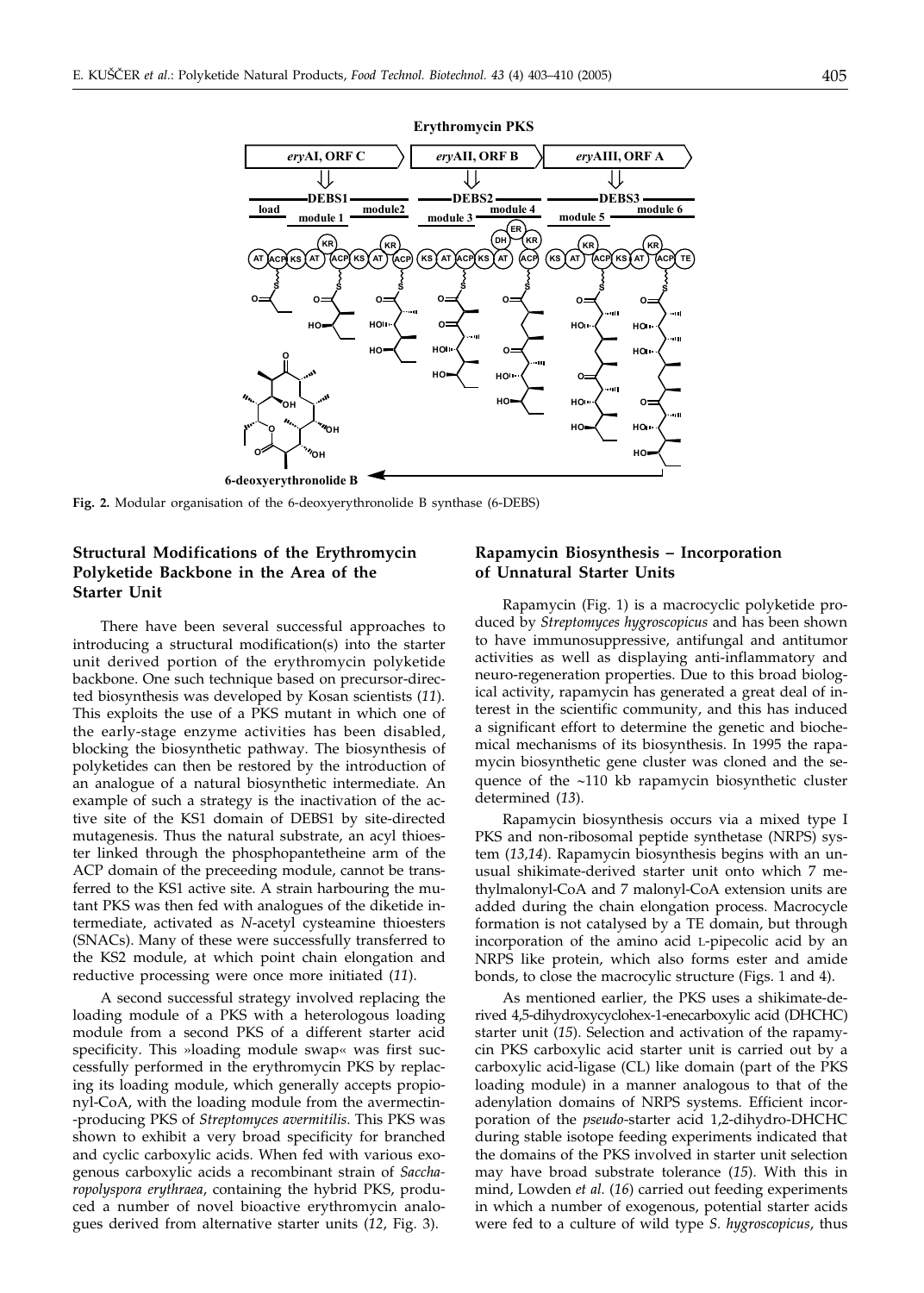

**Fig. 3.** Hybrid modular PKS containing the avermectin PKS loading module attached to DEBS PKS (**A**). The exogenous carboxylic acids fed to the recombinant strain of *Saccharopolyspora erythraea* (**B**) and a number of novel erythromycin analogues (**C**)

producing a number of novel rapamycin derivatives generated by precursor-directed biosynthesis. The cyclohexane, cycloheptane and cyclohexene carboxylic acids fed to cultures of *S. hygroscopicus* yielded from 25 to almost 50 % of novel rapamycin analogues in addition to the natural rapamycin, demonstrating substrate flexibility of the loading and extension modules of the rapamycin PKS. These novel compounds were also substrates for the post-PKS steps of rapamycin biosynthesis (*16*, Fig. 5).

## **Polyketide Chain Extension – Modification of the Polyketide Backbone**

A strategy similar to that of loading module swapping can be applied to chain extension AT domain. The AT domain is responsible for selecting the extension unit to be incorporated into the polyketide chain, and can thus be swapped with a heterologous AT domain with an alternative substrate specificity in order to incorporate a different extension unit at the chosen posi-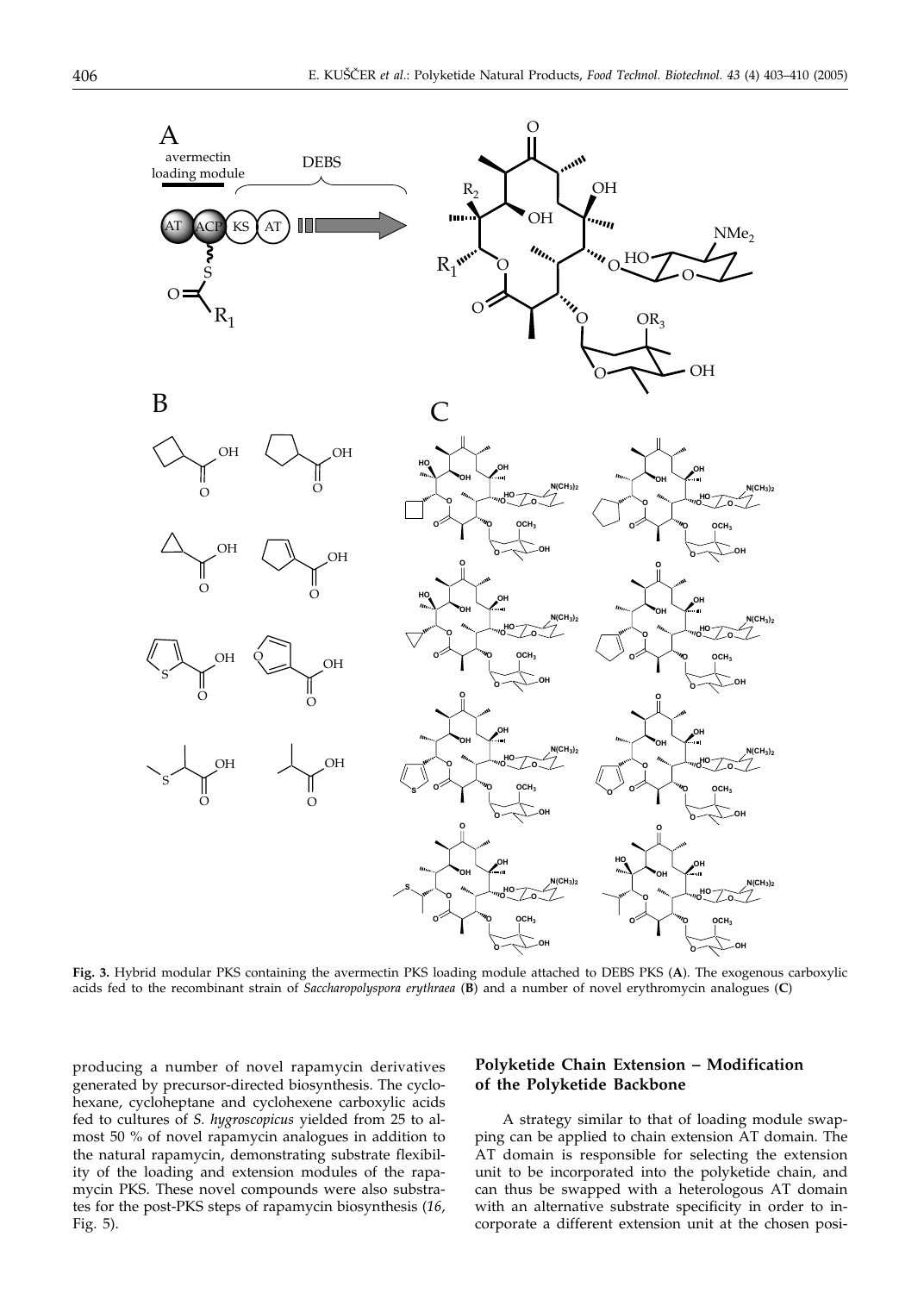

**Fig. 4.** Biosynthesis of rapamycin (**6**). The first macrocyclic intermediate pre-rapamycin (**5**) and the precursors of pre-rapamycin, dihydroxycyclohex-1-enecarboxylic acid (**1**), malonyl-CoA (**2**), methylmalonyl-CoA (**3**) and L-pipecolic acid (**4**)



**Fig. 5.** Cyclohexanecarboxylic acid (**A1)**, cycloheptanecarboxylic acid (**A2)**, and cyclohex-1-enecarboxylic acid (**A3**) fed to the cultures of *Streptomyces hygroscopicus* and the rapamycin analogues produced by feeding alternative starter units (**B**)

tion. Many such AT domain swaps have been successfully performed (*17,18*). The final AT swap experiment in the erythromycin PKS, in which the methylmalonyl- -CoA specific AT domain of module 4 is replaced with the malonyl-CoA specific rapamycin AT domain from the rapamycin PKS module 2, has recently been achieved (*19*). The resulting strain produced 6-desmethylerythromycin D as the predominant product. This AT domain swap completes the library of malonyl-CoA AT swaps for the erythromycin PKS (Fig. 6).

A different approach to this »standard« AT domain swap was reported by two different groups (*20,21*)*.* Conserved amino-acid motifs believed to be crucial for substrate selection were modified by site-directed mutagenesis in order to change the specificity of an AT domain from methylmalonyl-CoA to malonyl-CoA. However, the specificity of the AT domain was not exchanged entirely, and resulted in the formation of products derived from both methylmalonyl-CoA and malonyl- -CoA as extender units (*20,21*).

#### **Alteration of the Oxidation Level of a Polyketide Backbone**

The oxidation level of the beta-keto group of an extension unit can be modified by altering the composition of the reductive loop domain(s). This can be achieved by simple loss-of-function (deletions) or gain-of- -function (insertions) mutations of the KR, DH and ER domains. Donadio *et al.* (*5*) at Abbot first demonstrated this kind of modification by inactivation of the KR domain of module 5 of the erythromycin PKS (*22*). The resulting recombinant strain of *Saccharopolyspora erythraea* resulted in a 6-DEB derivative in which the hydroxyl- -group at C5 was replaced with a keto group (*22*).

## **Modification of the Post-PKS Tailoring of Polyketides**

Biological activity of polyketide antibiotics is often dependent on the post-PKS tailoring of the initial carbon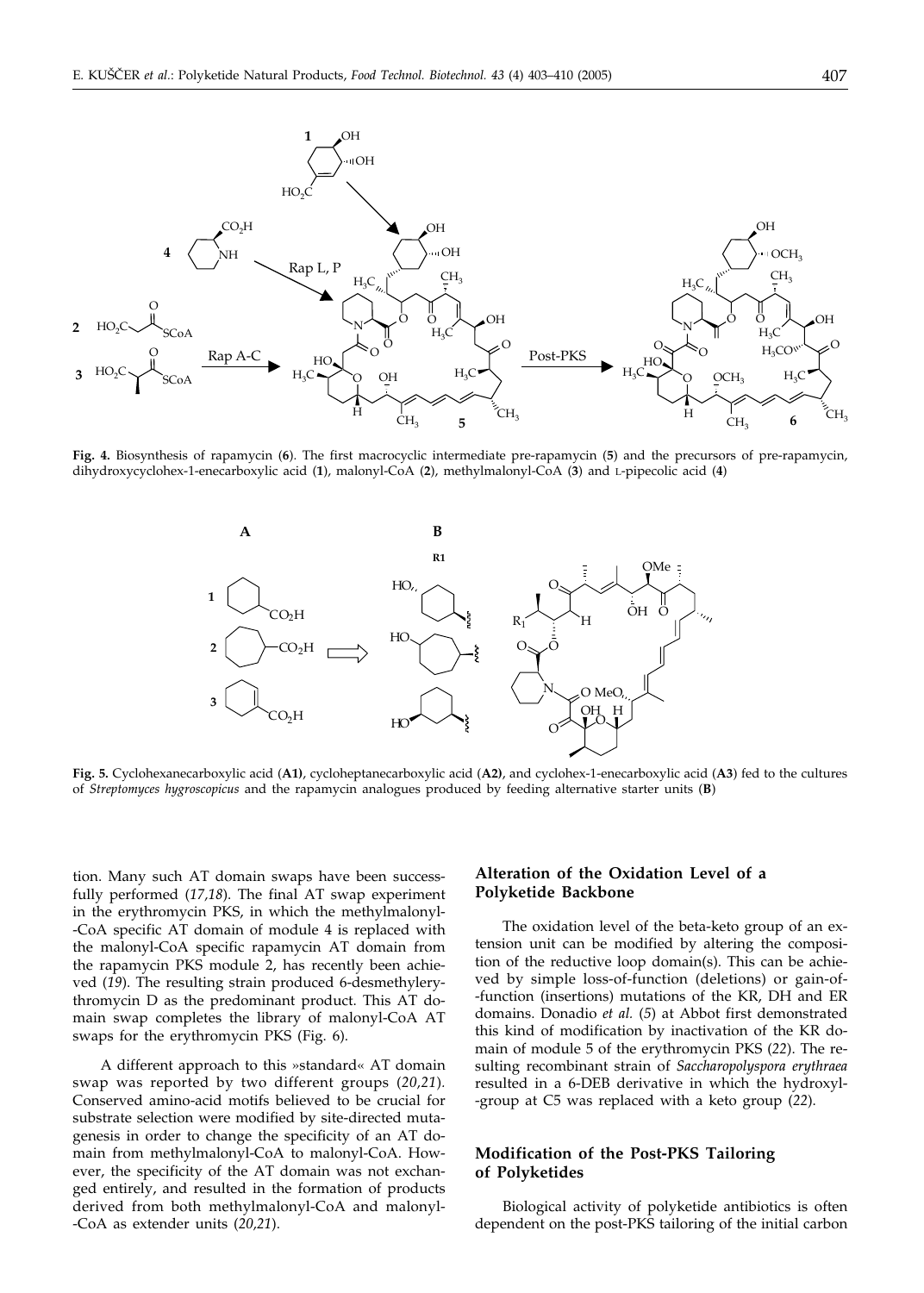

**Fig. 6.** Successful acyltransferase (AT) domain swap experiments in the erythromycin polyketide synthase (PKS) in which malonyl-CoA was incorporated instead of the methylmalonyl-CoA extender unit

skeleton produced by the PKS. Polyketide backbones can be further modified by cytochrome P450 monooxygenases, methylated by methyl transferases or have sugars attached through the action of glycosyl transferases. For example the sugar moieties appended to many polyketides play key roles in the molecular recognition between the antibiotic and its cellular target (*23–25*).

Manipulation of the late steps of the rapamycin biosynthesis is an illustrative example of the power of post- -PKS engineering. Kosan scientists generated 16-O-desmethyl-27-desmethoxyrapamycin using a knock-out strain of *S. hygroscopicus* (*26*). Biotica scientists reported the formation of the first PKS-free intermediate of rapamycin biosynthesis (pre-rapamycin) using a recombinant strain of *S. hygroscopicus* in which the entire region of the rapamycin gene cluster thought to carry the genes responsible for the post-PKS steps was deleted (*27*, Fig. 4). The resulting strain was then used to generate a broad spectrum of rapamycin analogues with various degrees of post-PKS processing (*28,29*).

#### **Discussion**

In addition to utilizing conventional chemical approaches, the well-established modularity of the type I PKS multi-enzyme complexes readily lends itself to the use of genetic engineering to develop non-natural analogues of commercially valuable products. Not only can a single modification be introduced into a polyketide structure, but even multiple alterations can be incorporated simultaneously through the rational approach of PKS engineering. Furthermore, by varying the degree of post-PKS processing, and in combination with the incorporation of various »unnatural« starters, it is now possible to produce a large number of potentially useful unnatural polyketide compounds with multiple modifications in the chemical structure (*18,28*).

The technology of biosynthetic engineering of enzymes involved in polyketide synthesis has also disadvantages compared to the semi-synthetic chemistry approach. Although it may sound very lucrative to be able to replace various functional groups of a natural polyketide, it must be noted that not all of the modifications attempted have been successful. This may be due to many reasons such as incompatibility of the particular domains used and usage of unsuitable protein/domain splice sites. Often, the modified polyketide intermediate is not the most suitable substrate for the downstream enzyme activities both within the PKS and in the post-PKS processing steps (*19*). Incorrect polyketide formation (processing) can also arise from the lack of appropriate substrate supply of extension units in a heterologous host (*30*).

However, the technology does very often give rise to the target product. It has been clearly demonstrated that the biosynthetic engineering of PKS can be productive and it is a proven tool in the drug-discovery process. It represents a very rational route for the introduction of chemical modifications to the medically important drugs, which often cannot be achieved by synthetic chemistry.

#### *Acknowledgements*

This work was supported by Biotica Ltd., Cambridge, UK. We thank the Government of Slovenia, the Ministry of Sciences and Technology, (Award 7-401-1/ 202) for the award of a studentship to E.K. We thank Dr. Barrie Wilkinson for critical reading of the manuscript.

#### **References**

- *1.* D.A. Hopwood, Genetic contributions to understanding polyketide synthases, *Chem. Rev. 97* (1997) 2465–2497.
- *2.* R. McDaniel, M. Welch, C.R. Hutchinson, Genetic approaches to polyketide antibiotics, *Chem. Rev. 105* (2005) 543– 558.
- *3.* F. Malpartida, D.A. Hopwood, Molecular cloning of the whole biosynthetic pathway of a *Streptomyces antibiotic* and its expression in a heterologous host, *Nature, 309* (1984) 462–464.
- *4.* J. Cortés, S.F. Haydock, G.A. Roberts, D.J. Bevitt, P.F. Leadlay, An unusually large multifunctional polypeptide in the erythromycin-producing polyketide synthase of *Saccharopolyspora erythraea*, *Nature, 348* (1990) 176–178.
- *5.* S. Donadio, M.J. Staver, J.B. McAlpine, S.J. Swanson, L. Katz, Modular organization of genes required for complex polyketide biosynthesis, *Science, 252* (1991) 675–679.
- *6.* Y. Shen, P. Yoon, T.W. Yu, H.G. Floss, D. Hopwood, B.S. Moore, Ectopic expression of the minimal whiE polyketide synthase generates a library of aromatic polyketides of diverse sizes and shapes, *Proc. Natl. Acad. Sci. USA, 96* (1999) 3622–3627.
- *7.* H. Petkovic, A. Thamchaipenet, L.H. Zhou, D. Hranueli, P. Raspor, P.G. Waterman, I.S. Hunter, Disruption of an aromatase/cyclase from the oxytetracycline gene cluster of *Streptomyces rimosus* results in production of novel polyketides with shorter chain lengths, *J. Biol. Chem. 274* (1999) 32829–32834.
- *8.* D. Hranueli, N. Peric, B. Borovicka, S. Bogdan, J. Cullum, P.G. Waterman, I.S. Hunter, Molecular biology of polyketide biosynthesis, *Food Technol. Biotechnol. 39* (2001) 203– 213.
- *9.* Y. Tang, S.C. Tsai, C. Khosla**,** Polyketide chain length control by chain length factor, *J. Am. Chem. Soc. 125* (2003) 12708–12709.
- *10.* R. McDaniel, S. Ebert-Khosla, D.A. Hopwood, C. Khosla, Rational design of aromatic polyketide natural products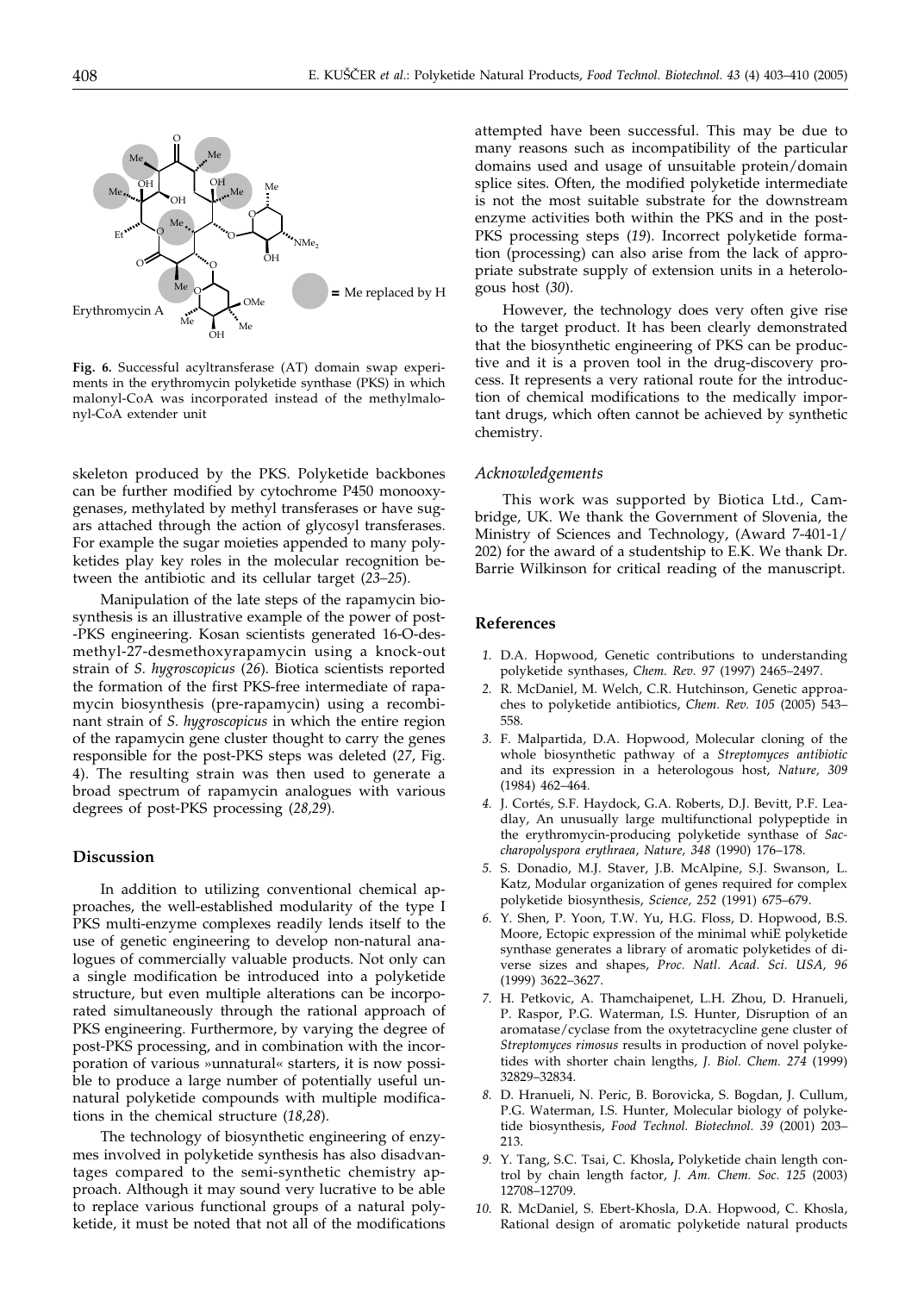by recombinant assembly of enzymatic subunits, *Nature, 375* (1995) 549–554.

- *11.* J.R. Jacobsen, C.R. Hutchinson, D.E. Cane, C. Khosla, Precursor-directed biosynthesis of erythromycin analogs by an engineered polyketide synthase, *Scienc*e, *277* (1997) 367–369.
- *12.* A.F.A. Marsden, B. Wilkinson, J. Cortés, N.J. Dunster, J. Staunton, P.F. Leadlay, Engineering broader specificity into an antibiotic-producing polyketide synthase, *Science, 279* (1998) 199–202.
- *13.* T. Schwecke, J.F. Aparicio, I. Molnar, A. Konig, L.E. Khaw, S.F. Haydock, M. Oliynyk, P. Caffrey, J. Cortes, J.B. Lester, J. Staunton, P.F. Leadlay, The biosynthetic gene cluster for the polyketide immunosuppressant rapamycin, *Proc. Natl. Acad. Sci. USA, 92* (1995) 7839–7843.
- *14.* J. Staunton, B. Wilkinson, Biosynthesis of erythromycin and rapamycin, *Chem. Rev. 97* (1997) 2611–2629.
- *15.* P.A. Lowden, B. Wilkinson, G.A. Bohm, S. Handa, H.G. Floss, P.F. Leadlay, J. Staunton, Origin and true nature of the starter unit for the rapamycin polyketide synthase, *Angew. Chem. Int. Edit. 40* (2001) 777–779.
- *16.* P.A. Lowden, G.A. Bohm, S. Metcalfe, J. Staunton, P.F. Leadlay, New rapamycin derivatives by precursor-directed biosynthesis, *Chembiochem, 5* (2004) 535–538.
- *17.* M. Oliynyk, M.J.B. Brown, J. Cortés, J. Staunton, P.F. Leadlay, A hybrid modular polyketide synthase obtained by domain swapping, *Chem. Biol. 3* (1996) 833–839.
- *18.* R. McDaniel, A. Thamchaipenet, C. Gustafsson, H. Fu, M. Betlach, G. Ashley, Multiple genetic modifications of the erythromycin polyketide synthase to produce a library of novel »unnatural« natural products, *Proc. Natl. Acad. Sci. USA, 96* (1999) 1846–1851.
- *19.* H. Petkovic, R.E. Lill, R.M. Sheridan, B. Wilkinson, E.L. McCormick, H.A. McArthur, J. Staunton, P.F. Leadlay, S.G. Kendrew, A novel erythromycin, 6-desmethyl erythromycin D, made by substituting an acyltransferase domain of the erythromycin polyketide synthase, *J. Antibiot. 56* (2003) 543–551.
- *20.* C.D. Reeves, S. Murli, G.W. Ashley, M. Piagentini, C.R. Hutchinson, R. McDaniel, Alteration of the substrate specificity of a modular polyketide synthase acyltransferase domain through site-specific mutations, *Biochemistry, 40* (2001) 15464–15470.
- *21.* F. Del Vecchio, H. Petkovic, S.G. Kendrew, L. Low, B. Wilkinson, R. Lill, J. Cortes, B.A. Rudd, J. Staunton, P.F. Lead-

lay, Active-site residue, domain and module swaps in modular polyketide synthases, *J. Ind. Microbiol. Biotechnol. 30* (2003) 489–494.

- *22.* S. Donadio, M.J. Staver, J.B. McAlpine, S.J. Swanson, L. Katz, Biosynthesis of the erythromycin macrolactone and a rational approach for producing hybrid macrolides, *Gene, 115* (1992) 97–103.
- *23.* F. Schlunzen, J.M. Harms, F. Franceschi, H.A. Hansen, H. Bartels, R. Zarivach, A. Yonath, Structural basis for the antibiotic activity of ketolides and azalides, *Structure, 11* (2003) 329–338.
- *24.* L. Rodríguez, I. Aguirrezabalaga, N. Allende, A.F. Brana, C. Méndez, J.A. Salas, Engineering deoxysugar biosynthetic pathways from antibiotic-producing microorganisms: A tool to produce novel glycosylated bioactive compounds, *Chem. Biol. 9* (2002) 721–729.
- *25.* S. Gaisser, R. Lill, J. Staunton, C. Méndez, J. Salas, P.F. Leadlay, Parallel pathways for oxidation of 14-membered polyketide macrolactones in *Saccharopolyspora erythraea*, *Mol. Microbiol. 44* (2002) 771–781.
- *26.* L. Chung, L. Liu, S. Patel, J.R. Carney, C.D. Reeves, Deletion of rapQONML from the rapamycin gene cluster of *Streptomyces hygroscopicus* gives production of the 16-Odesmethyl-27-desmethoxy analog, *J. Antibiot. 54* (2001) 250–256.
- *27.* M.A. Gregory, S. Gaisser, R.E. Lill, H. Hong, R.M. Sheridan, B. Wilkinson, H. Petkovic, A.J. Weston, I. Carlitti, H. L. Lee, J. Staunton, P.F. Leadlay, Isolation and characterization of pre-rapamycin, the first macrocyclic intermediate in the biosynthesis of the immunosuppressant rapamycin by *S. hygroscopicus*, *Angew. Chem. Int. Edit. 43* (2004) 2551– 2553.
- *28.* M.A. Gregory, S. Gaisser, H. Petkovic, S. Moss, *Production of polyketides and other natural products. WO 04/007709* (2004).
- *29.* M.A. Gregory, H. Petkovic, R.E. Lill, S.J. Moss, B. Wilkinson, S. Gaisser, P.F. Leadlay, R.M. Sheridan, Mutasynthesis of novel rapamycin analogues through manipulation of a gene governing starter unit biosynthesis, *Angew. Chem. Int. Edit. 44* (2005) 4757–4760.
- *30.* D.L. Stassi, S.J. Kakavas, K.A. Reynolds, G. Gunawardana, S. Swanson, D. Zeidner, M. Jackson, H. Liu, A. Buko, L. Katz, Ethyl-substituted erythromycin derivatives produced by directed metabolic engineering, *Proc. Natl. Acad. Sci. USA, 95* (1998) 7305–7309.

## **Biosinteza poliketidnih prirodnih spojeva**

#### **Sa`etak**

Spojevi poliketidnog izvora imaju širok spektar bioloških aktivnosti, kao što su antibakterijsko, antifungalno, antikancerogeno i imunosupresijsko djelovanje. Danas se veliki broj tih spojeva i njihovih polusintetskih derivata koristi u medicini. Geni koji kodiraju biosintezu antibiotika aktinorodina klonirani su prije dvadest godina i čine prvu kloniranu cjelovitu gensku nakupinu za biosintezu poliketidnog antibiotika. Ubrzo nakon toga, godine 1990. klonirana je i cjelovita nakupina gena za biosintezu antibiotika eritromicina. U posljednjem su desetljeću klonirane i sekvencionirane gotovo sve genske nakupine komercijalno važnih biološki aktivnih poliketida, a njihovi putovi biosinteze proučavani su vrlo podrobno. Razvoj tehnologije biosintetskog in`enjerstva enzima koji kataliziraju biosintezu poliketida glavna je tema ovog revijalnog rada. Put biosinteze tipične poliketidne molekule može se podijeliti u tri osnovna koraka, koji obuhvaćaju (*i*) izbor početne jedinice, (*ii*) izbor produžne jedinice i stupanj redukcije  $\beta$ -keto skupine poliketidnoga lanca i *(iii)* modifikacija strukture dovršenoga poliketidnog kostura. Svaki od tih koraka u procesu bio